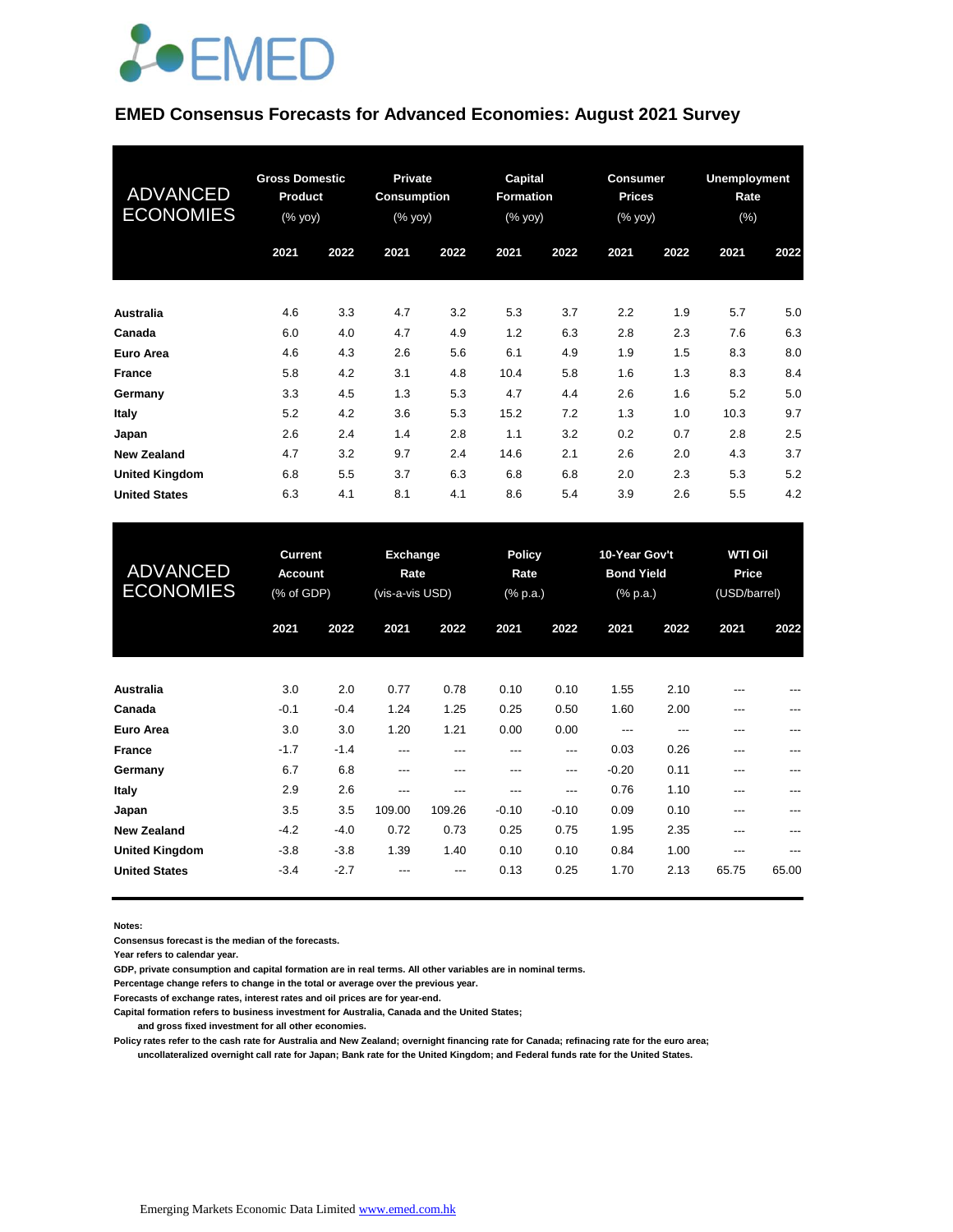

#### **EMED Consensus Forecasts for Emerging Markets: August 2021 Survey**

| <b>EMERGING</b><br><b>MARKETS</b> | <b>Gross Domestic</b><br>Product<br>(% yoy)<br>2021 | 2022 | <b>Private</b><br><b>Consumption</b><br>(% yoy)<br>2021 | 2022 | <b>Fixed</b><br>Investment<br>(%<br>2021 | 2022 | <b>Consumer</b><br><b>Prices</b><br>(% yoy)<br>2021 | 2022 | <b>Unemployment</b><br>Rate<br>(%)<br>2021 | 2022 |
|-----------------------------------|-----------------------------------------------------|------|---------------------------------------------------------|------|------------------------------------------|------|-----------------------------------------------------|------|--------------------------------------------|------|
|                                   |                                                     |      |                                                         |      |                                          |      |                                                     |      |                                            |      |
| Argentina                         | 6.3                                                 | 2.3  | 5.0                                                     | 4.0  | 14.0                                     | 2.5  | 47.0                                                | 39.2 | 11.0                                       | 10.0 |
| <b>Brazil</b>                     | 5.1                                                 | 2.5  | 3.5                                                     | 2.2  | 19.8                                     | 3.6  | 6.6                                                 | 4.0  | 13.8                                       | 12.5 |
| Chile                             | 7.4                                                 | 3.3  | 10.3                                                    | 3.7  | 10.9                                     | 4.3  | 3.5                                                 | 3.1  | 9.4                                        | 7.6  |
| China                             | 8.6                                                 | 5.4  | 9.8                                                     | 7.1  | 8.5                                      | 4.4  | 1.5                                                 | 2.3  | 4.1                                        | 4.0  |
| Colombia                          | 7.0                                                 | 3.5  | 7.5                                                     | 3.3  | 11.2                                     | 6.1  | 2.9                                                 | 3.3  | 13.6                                       | 12.5 |
| <b>Czech Republic</b>             | 3.4                                                 | 4.7  | 1.4                                                     | 6.0  | 0.5                                      | 7.5  | 2.8                                                 | 2.3  | 3.1                                        | 2.6  |
| <b>Hong Kong</b>                  | 6.0                                                 | 2.9  | 4.9                                                     | 4.1  | 10.2                                     | 3.6  | 1.7                                                 | 2.0  | 5.7                                        | 4.3  |
| Hungary                           | 6.8                                                 | 4.9  | 2.6                                                     | 5.7  | 3.0                                      | 8.2  | 4.1                                                 | 3.4  | 4.5                                        | 4.0  |
| India*                            | 9.3                                                 | 7.0  | 10.3                                                    | 8.3  | 10.4                                     | 7.3  | 5.3                                                 | 4.8  | 7.3                                        | 6.5  |
| Indonesia                         | 4.3                                                 | 5.2  | 3.5                                                     | 5.4  | 4.5                                      | 5.2  | 2.0                                                 | 2.9  | 6.1                                        | 5.6  |
| <b>Malaysia</b>                   | 5.5                                                 | 6.0  | 4.7                                                     | 6.2  | 6.7                                      | 8.8  | 2.8                                                 | 2.1  | 4.4                                        | 3.8  |
| <b>Mexico</b>                     | 5.5                                                 | 3.0  | 5.6                                                     | 3.7  | 5.6                                      | 2.6  | 4.9                                                 | 3.6  | 4.4                                        | 4.3  |
| <b>Philippines</b>                | 5.6                                                 | 7.1  | 2.9                                                     | 6.2  | 9.1                                      | 11.5 | 4.2                                                 | 3.0  | 7.9                                        | 6.8  |
| Poland                            | 4.6                                                 | 5.2  | 3.8                                                     | 6.2  | 9.3                                      | 8.1  | 3.8                                                 | 3.1  | 4.0                                        | 3.6  |
| <b>Russia</b>                     | 3.3                                                 | 2.8  | 5.5                                                     | 2.8  | 4.1                                      | 4.6  | 5.7                                                 | 4.0  | 5.4                                        | 4.8  |
| Singapore                         | 5.9                                                 | 3.6  | 4.7                                                     | 5.5  | 8.8                                      | 6.5  | 1.4                                                 | 1.2  | 2.7                                        | 2.4  |
| South Korea                       | 3.9                                                 | 3.1  | 2.8                                                     | 4.0  | 5.6                                      | 2.5  | 1.9                                                 | 1.5  | 3.8                                        | 3.7  |
| Taiwan                            | 5.7                                                 | 2.9  | 2.0                                                     | 2.7  | 6.7                                      | 2.5  | 1.6                                                 | 1.4  | 3.8                                        | 3.6  |
| <b>Thailand</b>                   | 2.5                                                 | 4.5  | 0.2                                                     | 3.6  | 4.1                                      | 4.5  | 1.2                                                 | 1.3  | 1.7                                        | 1.5  |
| Turkey                            | 6.0                                                 | 3.6  | 4.9                                                     | 2.2  | 7.9                                      | 3.5  | 16.0                                                | 12.0 | 13.0                                       | 12.5 |

|                       | <b>Money</b> |                                          | <b>Merchandise</b> |       |                | <b>Merchandise</b><br>Current |                |        | Exchange        |        |
|-----------------------|--------------|------------------------------------------|--------------------|-------|----------------|-------------------------------|----------------|--------|-----------------|--------|
| <b>EMERGING</b>       | Supply M2    |                                          | <b>Exports</b>     |       | <b>Imports</b> |                               | <b>Account</b> |        | Rate            |        |
| <b>MARKETS</b>        | (% yoy)      |                                          | $(\%$ yoy)         |       | (% yoy)        |                               | (% of GDP)     |        | (vis-a-vis USD) |        |
|                       | 2021         | 2022                                     | 2021               | 2022  | 2021           | 2022                          | 2021           | 2022   | 2021            | 2022   |
|                       |              |                                          |                    |       |                |                               |                |        |                 |        |
|                       |              |                                          |                    |       |                |                               |                |        |                 |        |
| Argentina             | 44.5         | 45.1                                     | 2.9                | 16.1  | 9.2            | 12.2                          | 1.0            | 0.4    | 120.21          | 155.50 |
| <b>Brazil</b>         | 9.1          | 6.2                                      | 4.4                | 4.3   | 10.5           | 4.6                           | $-0.2$         | $-1.1$ | 5.24            | 5.25   |
| Chile                 | 7.0          | 9.0                                      | 8.0                | 5.0   | 20.0           | 8.0                           | $-1.3$         | $-1.1$ | 730             | 720    |
| China                 | 9.0          | 8.5                                      | 17.2               | 3.7   | 19.9           | 3.4                           | 1.7            | 1.5    | 6.48            | 6.46   |
| Colombia              | 5.9          | 8.5                                      | 23.2               | 4.9   | 19.5           | 3.7                           | $-3.4$         | $-3.0$ | 3600            | 3610   |
| <b>Czech Republic</b> | $---$        | $\qquad \qquad -$                        | 18.3               | 12.5  | 20.4           | 12.8                          | 1.3            | 2.3    | 21.2            | 21.0   |
| <b>Hong Kong</b>      | 6.2          | 5.4                                      | 18.3               | 13.1  | 16.3           | 13.7                          | 6.3            | 6.2    | 7.77            | 7.77   |
| Hungary               | $---$        | $---$                                    | $---$              | $---$ | $---$          | $---$                         | $-0.3$         | 0.1    | 296             | 288    |
| India*                | ---          | $\hspace{0.05cm} \ldots \hspace{0.05cm}$ | 9.0                | 7.1   | 14.3           | 7.7                           | $-1.0$         | $-1.5$ | 74              | 76     |
| Indonesia             | $---$        | $---$                                    | 9.5                | 3.7   | 16.1           | 10.4                          | $-1.1$         | $-1.7$ | 14450           | 14582  |
| <b>Malaysia</b>       | $---$        | $---$                                    | $---$              | $---$ | $---$          | $---$                         | 3.8            | 2.0    | 4.18            | 4.13   |
| <b>Mexico</b>         | 16.8         | 11.3                                     | 7.0                | 5.4   | 17.3           | 6.6                           | 1.4            | 0.6    | 20.5            | 20.9   |
| <b>Philippines</b>    | $---$        | $\qquad \qquad -$                        | 11.8               | 10.2  | 6.4            | 22.7                          | 1.0            | $-1.1$ | 49.0            | 50.7   |
| Poland                | $---$        | $---$                                    | $---$              | $---$ | $---$          | $---$                         | 3.3            | 3.3    | 3.71            | 3.72   |
| Russia                | 10.0         | 9.0                                      | 10.8               | 2.4   | 6.1            | 6.5                           | 3.8            | 3.8    | 73.1            | 74.5   |
| Singapore             | $---$        | $\qquad \qquad -$                        | $---$              | $---$ | $---$          | $---$                         | 17.1           | 18.3   | 1.34            | 1.34   |
| <b>South Korea</b>    | 10.0         | 9.6                                      | 11.3               | 4.6   | 10.2           | 6.9                           | 4.6            | 4.2    | 1113            | 1095   |
| Taiwan                | 6.3          | 5.6                                      | 13.6               | 2.8   | 14.2           | 2.5                           | 14.7           | 13.5   | 28.1            | 27.7   |
| <b>Thailand</b>       | 6.2          | 4.8                                      | 15.0               | 5.2   | 23.0           | 7.4                           | 0.7            | 3.8    | 31.7            | 30.9   |
| Turkey                | 18.0         | 18.0                                     | 8.3                | 8.5   | 1.4            | 2.7                           | $-3.2$         | $-2.0$ | 8.35            | 8.59   |
|                       |              |                                          |                    |       |                |                               |                |        |                 |        |

**Notes:** 

**Consensus forecast is the median of the forecasts.**

**Year refers to calendar year except for India for which fiscal year (April to March) is used.**

**GDP, private consumption and fixed investment are in real terms. All other variables are in nominal terms.**

**Percentage change refers to change in the total or average over the previous year, except for money supply growth which is** 

 **based on year-end figures.**

**Forecasts of exchange rates and interest rates are for year-end.**

**\*Forecasts for India are FY21/22 and FY22/23**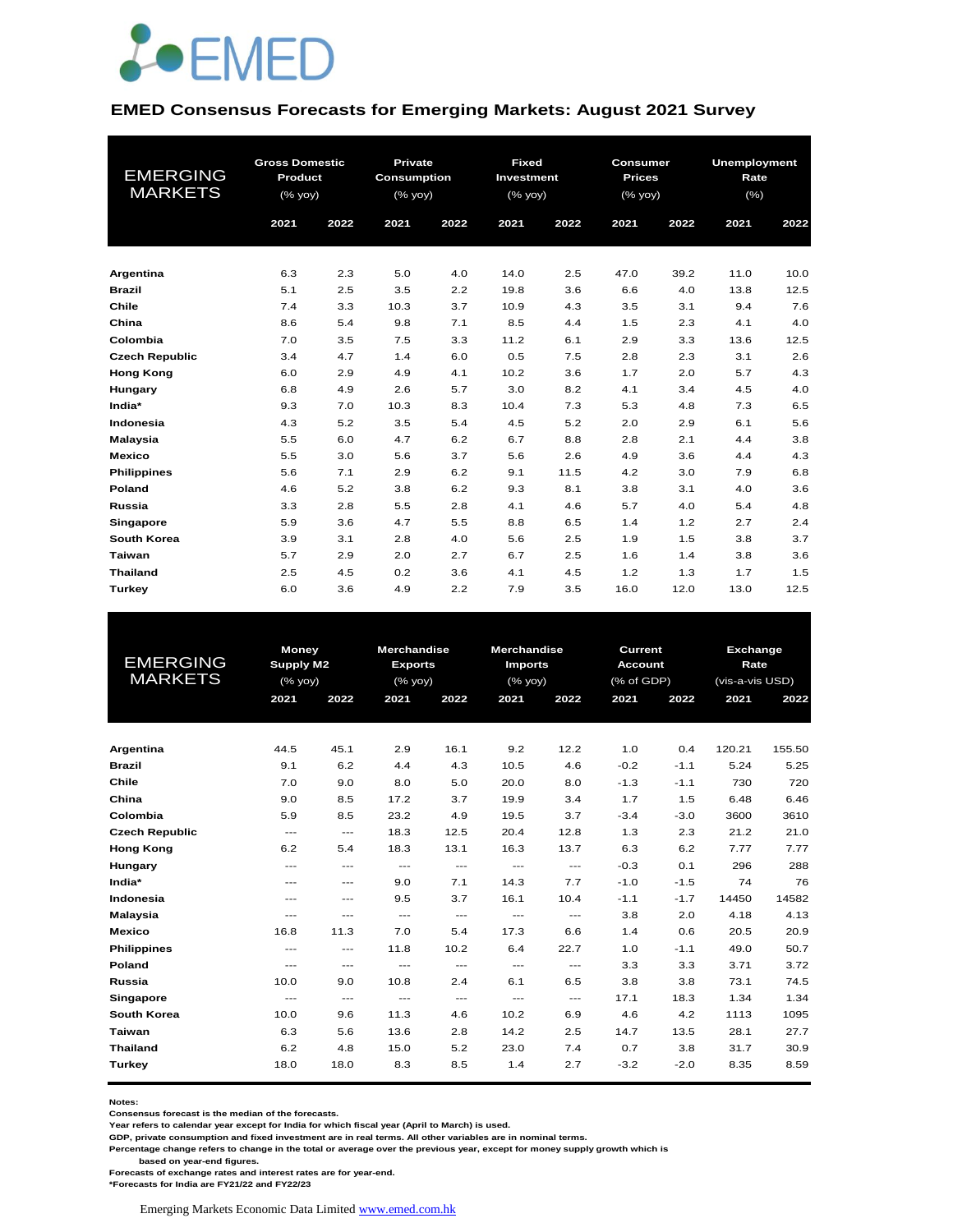

#### **EMED Consensus Forecasts for the United States: August 2021 Survey**

| <b>UNITED STATES</b>                | <b>Gross Domestic</b><br>Product<br>(% yoy) |      | <b>Consumer</b><br><b>Prices</b><br>(% yoy) |      | <b>UNITED STATES</b>           | <b>Gross Domestic</b><br>Product<br>(% yoy) |      | Consumer<br><b>Prices</b><br>(% yoy) |      |
|-------------------------------------|---------------------------------------------|------|---------------------------------------------|------|--------------------------------|---------------------------------------------|------|--------------------------------------|------|
|                                     | 2021                                        | 2022 | 2021                                        | 2022 |                                | 2021                                        | 2022 | 2021                                 | 2022 |
| <b>ABN AMRO</b>                     | 6.2                                         | 4.1  | 3.7                                         | 2.4  | <b>National Bank of Canada</b> | 6.9                                         | 4.3  | 4.1                                  | 2.9  |
| <b>Action Economics</b>             | 6.3                                         | 4.5  | 3.3                                         | 2.7  | <b>NIESR</b>                   | 6.7                                         | 3.8  | 3.6                                  | 2.8  |
| <b>Bank Julius Baer</b>             | 6.2                                         | 3.4  | 3.8                                         | 2.3  | <b>Northern Trust</b>          | 6.5                                         | 3.0  | 4.5                                  | 2.1  |
| <b>BayernLB</b>                     | 6.5                                         | 4.5  | 4.7                                         | 4.2  | <b>PNC</b>                     | 6.6                                         | 5.2  | 3.8                                  | 2.1  |
| <b>Berenberg Capital Markets</b>    | 6.5                                         | 4.3  | 4.1                                         | 3.2  | Prometeia                      | 6.7                                         | 4.3  | 3.9                                  | 3.0  |
| <b>BMO Capital Markets</b>          | 6.0                                         | 4.0  | 4.5                                         | 4.0  | Royal Bank of Canada           | 6.2                                         | 4.0  | 3.8                                  | 2.2  |
| <b>Capital Economics</b>            | 5.6                                         | 3.5  | 4.2                                         | 2.3  | <b>RWI</b>                     | 6.9                                         | 3.5  | 2.6                                  | 2.2  |
| <b>CIBC World Markets</b>           | 6.6                                         | 4.4  | 3.2                                         | 2.7  | <b>Schroders</b>               | 6.7                                         | 4.3  | 3.3                                  | 2.3  |
| <b>Comerica Bank</b>                | 6.0                                         | 5.2  | 4.4                                         | 3.9  | <b>Scotia Capital</b>          | 6.8                                         | 4.3  | 4.1                                  | 3.0  |
| Commerzbank                         | 6.0                                         | 4.5  | 4.3                                         | 2.6  | <b>Societe Generale</b>        | 6.3                                         | 3.9  | 3.3                                  | 2.5  |
| <b>Credit Suisse</b>                | 6.4                                         | 4.6  | 4.2                                         | 3.0  | <b>Standard &amp; Poor's</b>   | 6.7                                         | 3.7  | 2.8                                  | 2.4  |
| Danske Bank                         | 7.5                                         | 5.3  | 4.4                                         | 3.1  | <b>TD Economics</b>            | 6.9                                         | 4.3  | 3.7                                  | 2.6  |
| Deka Bank                           | 5.9                                         | 3.9  | 3.9                                         | 1.7  | University of Michigan - RSQE  | 6.2                                         | 4.1  | 3.8                                  | 2.9  |
| <b>Desjardins</b>                   | 6.0                                         | 4.0  | 4.3                                         | 2.9  | <b>UOB</b>                     | 6.8                                         | 2.8  | 3.5                                  | 2.0  |
| DZ Bank                             | 6.7                                         | 4.4  | 4.1                                         | 2.6  | <b>Wells Fargo</b>             | 6.2                                         | 4.4  | 4.3                                  | 3.3  |
| <b>Erste Group Bank AG</b>          | 6.1                                         | 3.3  | 4.0                                         | 2.2  |                                |                                             |      |                                      |      |
| <b>Fannie Mae</b>                   | 6.1                                         | 4.3  | 2.2                                         | 2.5  |                                |                                             |      |                                      |      |
| <b>First Trust Advisors</b>         | 5.8                                         | 4.5  | 4.3                                         | 3.9  |                                |                                             |      |                                      |      |
| <b>IFO Munich Institute</b>         | 6.5                                         | 3.8  | 2.9                                         | 2.2  | <b>CONSENSUS</b>               |                                             |      |                                      |      |
| Intesa Sanpaolo                     | 7.5                                         | 4.3  | 3.7                                         | 2.2  | Median                         | 6.4                                         | 4.3  | 4.0                                  | 2.6  |
| <b>Kiel Institute</b>               | 3.7                                         | 3.5  | 2.2                                         | 2.1  | Mean                           | 6.3                                         | 4.1  | 3.8                                  | 2.7  |
| <b>Moody's Analytics</b>            | 6.3                                         | 4.5  | 4.0                                         | 3.0  | High                           | 7.5                                         | 5.3  | 4.9                                  | 4.2  |
| <b>Mortgage Bankers Association</b> | 6.2                                         | 3.0  | 4.9                                         | 2.4  | Low                            | 3.7                                         | 2.7  | 2.2                                  | 1.7  |
| <b>NAR</b>                          | 4.8                                         | 2.7  | 4.5                                         | 3.4  | <b>Standard Deviation</b>      | 0.7                                         | 0.6  | 0.7                                  | 0.6  |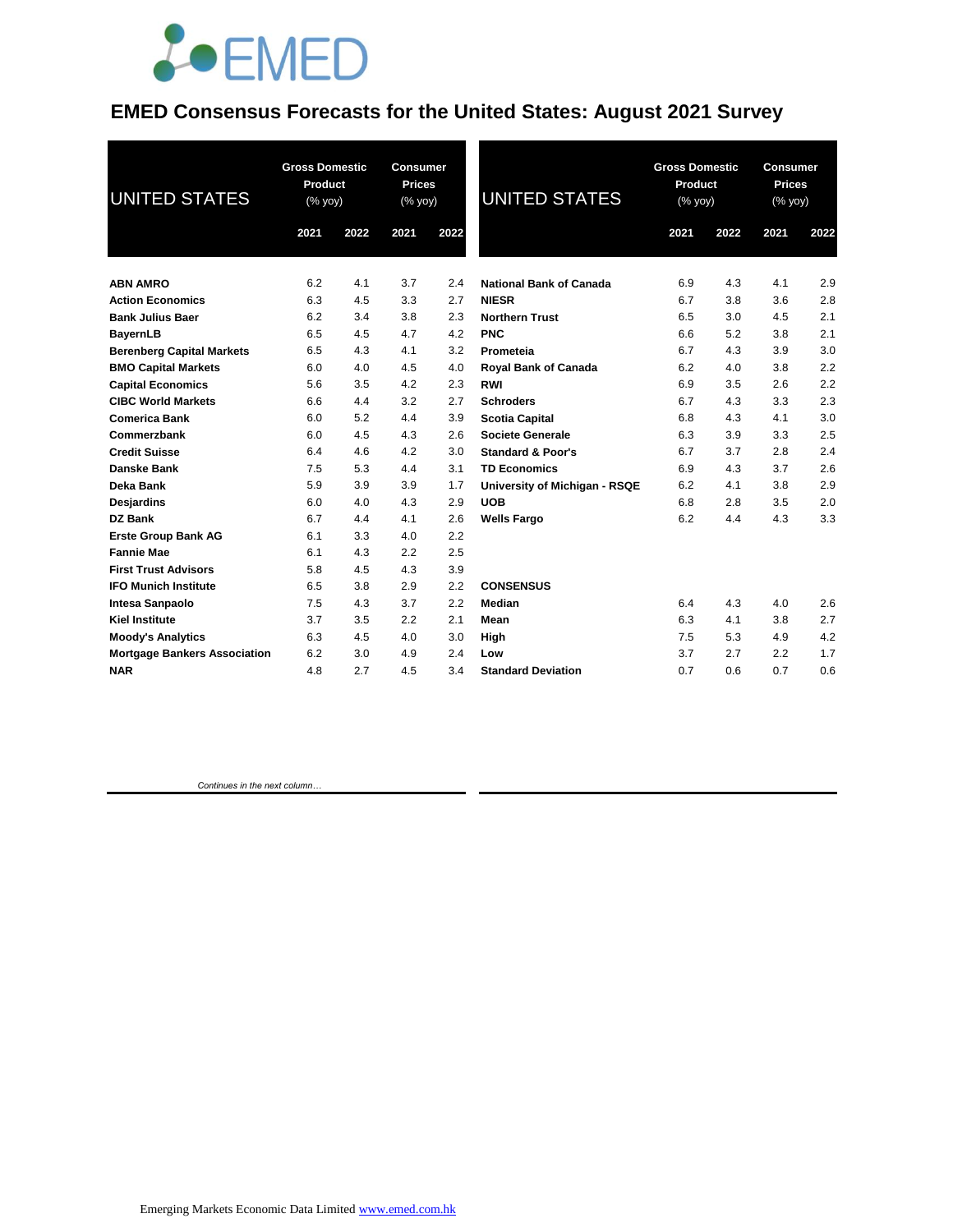

#### **EMED Consensus Forecasts for the Euro Area: August 2021 Survey**

| <b>EURO AREA</b>                 | <b>Gross Domestic</b><br><b>Product</b><br>(% yoy) |      | <b>Consumer</b><br><b>Prices</b><br>(% yoy) |      | <b>EURO AREA</b>             | <b>Gross Domestic</b><br><b>Product</b><br>(% yoy) |      | <b>Consumer</b><br><b>Prices</b><br>(% yoy) |      |
|----------------------------------|----------------------------------------------------|------|---------------------------------------------|------|------------------------------|----------------------------------------------------|------|---------------------------------------------|------|
|                                  | 2021                                               | 2022 | 2021                                        | 2022 |                              | 2021                                               | 2022 | 2021                                        | 2022 |
| <b>ABN AMRO</b>                  | 4.5                                                | 3.9  | 1.6                                         | 0.7  | Prometeia                    | 4.3                                                | 4.4  | 1.8                                         | 1.5  |
| <b>Bank Julius Baer</b>          | 4.9                                                | 5.1  | 2.1                                         | 1.6  | Rabobank                     | 4.0                                                | 3.6  | 1.9                                         | 1.3  |
| <b>BayernLB</b>                  | 4.6                                                | 4.4  | 2.5                                         | 2.2  | <b>Royal Bank of Canada</b>  | 4.8                                                | 3.6  | 2.0                                         | 1.5  |
| <b>Berenberg Capital Markets</b> | 4.9                                                | 4.9  | 1.9                                         | 1.7  | <b>RWI</b>                   | 4.3                                                | 4.2  | 1.7                                         | 1.4  |
| <b>BMO Capital Markets</b>       | 4.5                                                | 4.6  | 1.9                                         | 1.4  | <b>Schroders</b>             | 4.1                                                | 4.9  | 1.9                                         | 1.3  |
| <b>Capital Economics</b>         | 5.1                                                | 4.4  | 2.3                                         | 1.5  | <b>Scotia Capital</b>        | 4.4                                                | 4.0  | 1.8                                         | 1.4  |
| Commerzbank                      | 4.5                                                | 5.0  | 2.3                                         | 1.7  | <b>Societe Generale</b>      | 4.4                                                | 4.1  | 1.8                                         | 1.1  |
| <b>Credit Suisse</b>             | 5.0                                                | 4.6  | 2.1                                         | 1.5  | <b>Standard &amp; Poor's</b> | 4.2                                                | 4.4  | 1.6                                         | 1.2  |
| Danske Bank                      | 4.7                                                | 4.1  | 1.9                                         | 1.5  | <b>TD Economics</b>          | 4.6                                                | 4.2  | 1.6                                         | 1.3  |
| Deka Bank                        | 5.0                                                | 4.1  | 2.0                                         | 1.5  | <b>UOB</b>                   | 4.4                                                | 4.7  | 1.7                                         | 1.3  |
| <b>DZ Bank</b>                   | 4.0                                                | 4.9  | 2.3                                         | 1.4  | <b>Wells Fargo</b>           | 5.1                                                | 4.4  | 2.2                                         | 1.8  |
| <b>Erste Group Bank AG</b>       | 4.4                                                | 4.1  | 2.0                                         | 1.6  |                              |                                                    |      |                                             |      |
| <b>ETLA</b>                      | 4.7                                                | 3.5  | 1.8                                         | 1.5  |                              |                                                    |      |                                             |      |
| <b>IFO Munich Institute</b>      | 4.6                                                | 4.3  | 1.9                                         | 1.4  |                              |                                                    |      |                                             |      |
| <b>Intesa Sanpaolo</b>           | 4.5                                                | 4.6  | 1.9                                         | 1.5  | <b>CONSENSUS</b>             |                                                    |      |                                             |      |
| <b>Kiel Institute</b>            | 5.3                                                | 4.4  | 2.0                                         | 1.6  | Median                       | 4.5                                                | 4.4  | 1.9                                         | 1.5  |
| <b>Mizuho Securities</b>         | 4.3                                                | 4.7  | 2.1                                         | 1.4  | Mean                         | 4.6                                                | 4.3  | 2.0                                         | 1.4  |
| <b>Moody's Analytics</b>         | 4.7                                                | 4.2  | 1.8                                         | 1.5  | High                         | 5.3                                                | 5.1  | 3.1                                         | 2.2  |
| <b>NIESR</b>                     | 4.3                                                | 3.9  | 2.0                                         | 1.3  | Low                          | 4.0                                                | 3.0  | 1.6                                         | 0.7  |
| <b>Northern Trust</b>            | 4.9                                                | 3.0  | 3.1                                         | 1.3  | <b>Standard Deviation</b>    | 0.3                                                | 0.5  | 0.3                                         | 0.2  |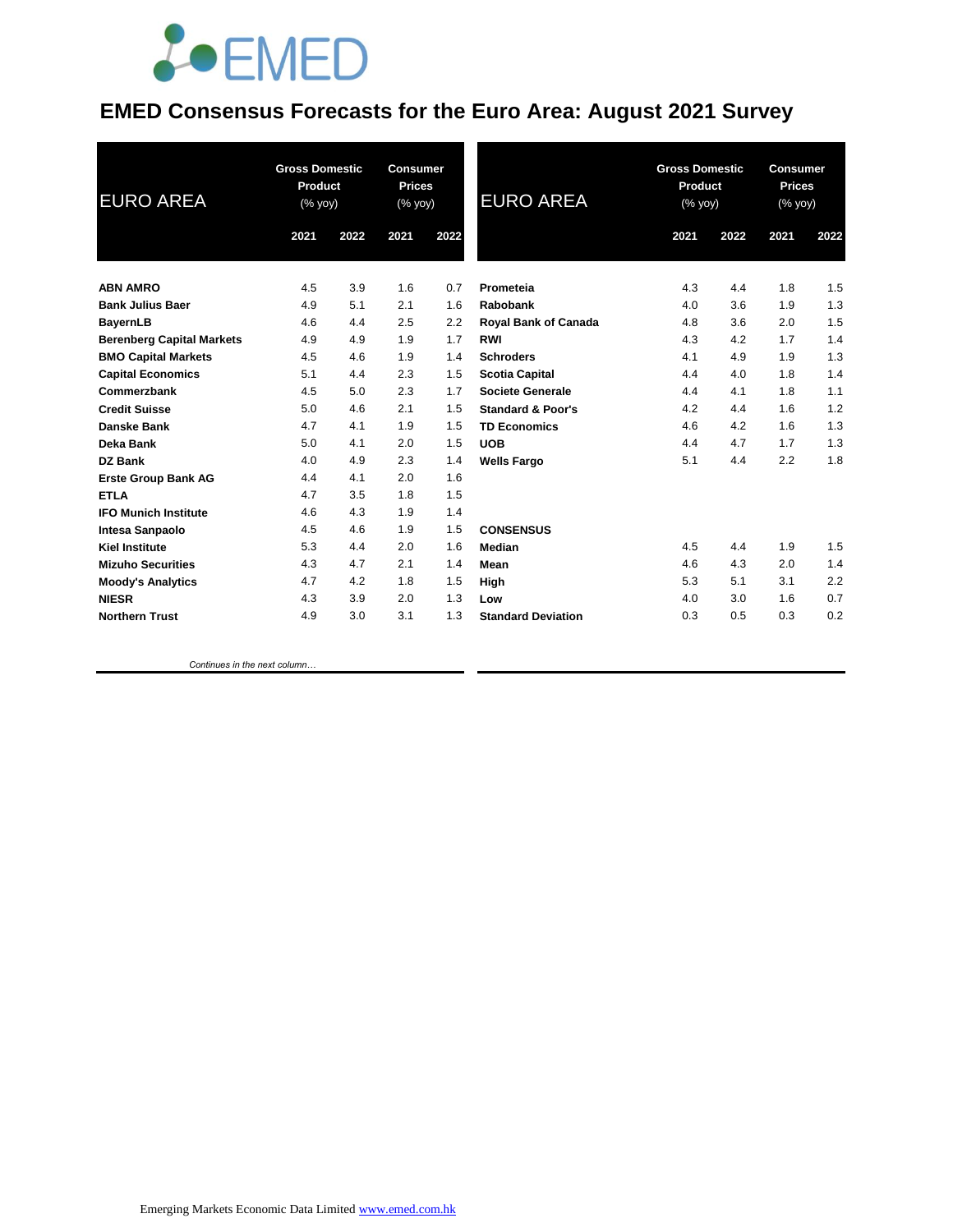## **JOEMED**

### **EMED Consensus Forecasts for Japan: August 2021 Survey**

| <b>JAPAN</b>                     | <b>Gross Domestic</b><br><b>Product</b><br>(% yoy) |      | <b>Consumer</b><br><b>Prices</b><br>$(% \mathsf{Y}\cup \mathsf{Y})$ |      | <b>JAPAN</b>                 | <b>Gross Domestic</b><br>Product<br>(% yoy) |      | <b>Consumer</b><br><b>Prices</b><br>(% yoy) |      |
|----------------------------------|----------------------------------------------------|------|---------------------------------------------------------------------|------|------------------------------|---------------------------------------------|------|---------------------------------------------|------|
|                                  | 2021                                               | 2022 | 2021                                                                | 2022 |                              | 2021                                        | 2022 | 2021                                        | 2022 |
| <b>ABN AMRO</b>                  | 2.7                                                | 2.4  | 0.5                                                                 | 0.6  | Prometeia                    | 3.7                                         | 2.0  | 0.7                                         | 0.9  |
| <b>Bank Julius Baer</b>          | 2.4                                                | 2.5  | 0.0                                                                 | 0.3  | <b>RWI</b>                   | 3.4                                         | 2.0  | 0.3                                         | 0.7  |
| <b>BayernLB</b>                  | 2.3                                                | 2.0  | 0.2                                                                 | 0.6  | <b>Schroders</b>             | 1.1                                         | 2.3  | 0.4                                         | 0.7  |
| <b>Berenberg Capital Markets</b> | 3.3                                                | 2.2  | 0.1                                                                 | 0.7  | <b>Scotia Capital</b>        | 2.7                                         | 1.7  | 1.0                                         | 1.0  |
| <b>BMO Capital Markets</b>       | 2.5                                                | 3.0  | 0.1                                                                 | 0.7  | Societe Generale             | 2.0                                         | 3.3  | 0.0                                         | 0.7  |
| <b>Capital Economics</b>         | 2.6                                                | 3.1  | 0.2                                                                 | 0.8  | <b>Standard &amp; Poor's</b> | 2.7                                         | 2.0  | 0.3                                         | 0.5  |
| Commerzbank                      | 2.5                                                | 2.3  | 0.1                                                                 | 0.5  | <b>TD Economics</b>          | 2.8                                         | 1.9  | 0.1                                         | 0.4  |
| <b>Credit Suisse</b>             | 2.0                                                | 1.7  | 0.0                                                                 | 0.3  | <b>UOB</b>                   | 2.5                                         | 2.2  | 1.0                                         | 1.5  |
| Daiwa Institute of Research      | 3.1                                                | 3.3  | 0.7                                                                 | 2.2  | <b>Wells Fargo</b>           | 2.3                                         | 2.8  | 0.1                                         | 0.7  |
| Danske Bank                      | 3.1                                                | 2.0  | 0.3                                                                 | 0.6  |                              |                                             |      |                                             |      |
| <b>Deka Bank</b>                 | 2.9                                                | 2.6  | 0.3                                                                 | 1.1  |                              |                                             |      |                                             |      |
| DZ Bank                          | 2.4                                                | 2.4  | 0.1                                                                 | 0.3  |                              |                                             |      |                                             |      |
| <b>IFO Munich Institute</b>      | 3.1                                                | 2.0  | 0.1                                                                 | 0.5  | <b>CONSENSUS</b>             |                                             |      |                                             |      |
| <b>Intesa Sanpaolo</b>           | 2.5                                                | 3.0  | $-0.2$                                                              | 0.2  | Median                       | 2.6                                         | 2.3  | 0.2                                         | 0.7  |
| <b>Kiel Institute</b>            | 2.7                                                | 2.2  | 0.5                                                                 | 0.8  | Mean                         | 2.6                                         | 2.4  | 0.3                                         | 0.7  |
| <b>Moody's Analytics</b>         | 2.2                                                | 2.5  | 0.1                                                                 | 0.7  | High                         | 3.7                                         | 3.3  | 1.0                                         | 2.2  |
| <b>NIESR</b>                     | 2.9                                                | 2.5  | 0.2                                                                 | 0.2  | Low                          | 1.1                                         | 1.7  | $-0.2$                                      | 0.2  |
| <b>Northern Trust</b>            | 1.7                                                | 1.7  | 0.7                                                                 | 0.5  | <b>Standard Deviation</b>    | 0.5                                         | 0.5  | 0.3                                         | 0.4  |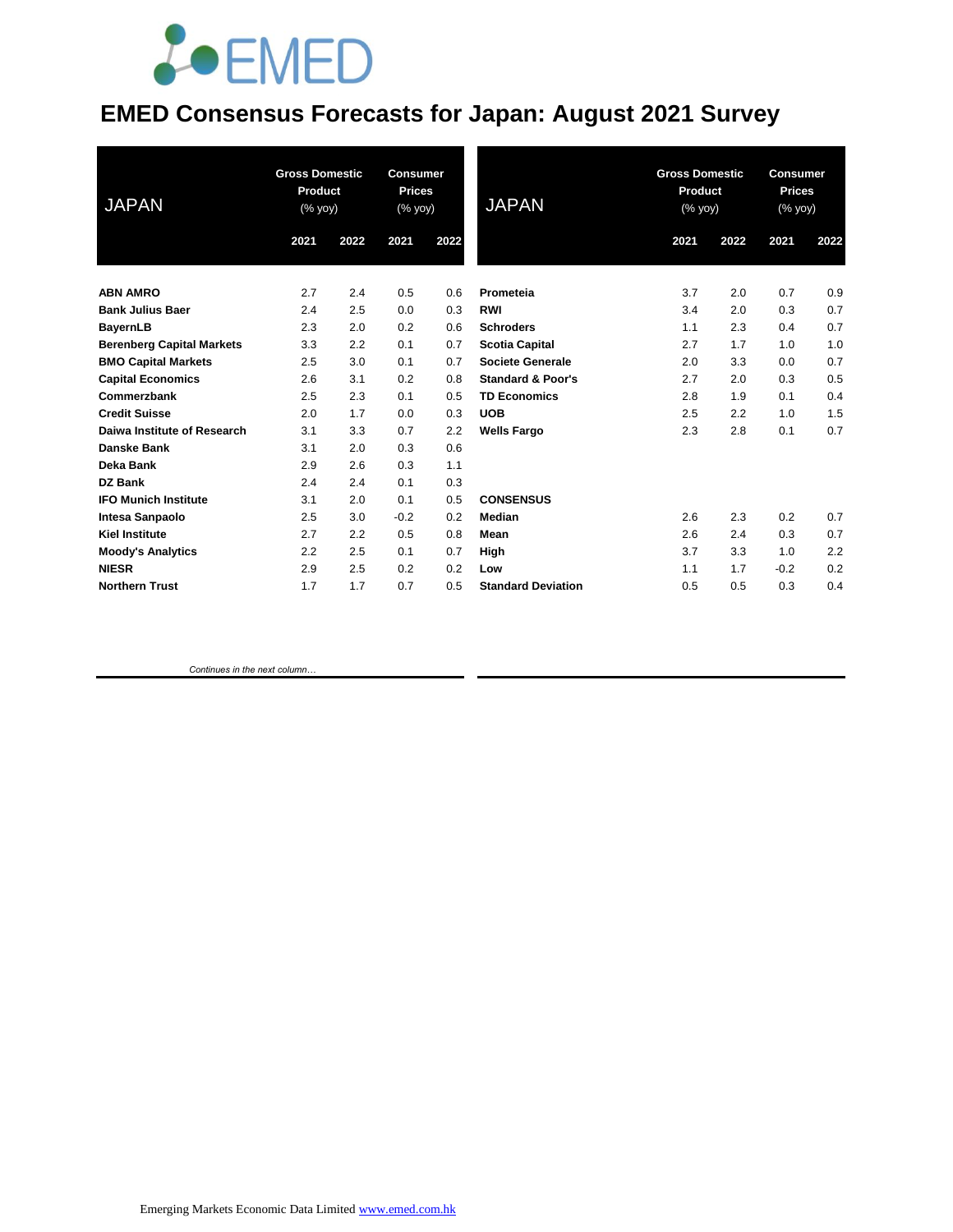## **JOEMED**

#### **EMED Consensus Forecasts for China: August 2021 Survey**

| <b>CHINA</b>                     | <b>Gross Domestic</b><br>Product<br>(% yoy) |      | <b>Consumer</b><br><b>Prices</b><br>(% yoy) |      | <b>CHINA</b>                 |      | <b>Gross Domestic</b><br>Product<br>(% yoy) |      | <b>Consumer</b><br><b>Prices</b><br>(% yoy) |  |
|----------------------------------|---------------------------------------------|------|---------------------------------------------|------|------------------------------|------|---------------------------------------------|------|---------------------------------------------|--|
|                                  | 2021                                        | 2022 | 2021                                        | 2022 |                              | 2021 | 2022                                        | 2021 | 2022                                        |  |
| <b>ABN AMRO</b>                  | 9.0                                         | 5.5  | 1.5                                         | 2.5  | <b>NIESR</b>                 | 8.8  | 5.6                                         | 1.7  | 1.8                                         |  |
| <b>Bank Julius Baer</b>          | 8.3                                         | 5.1  | 1.5                                         | 2.3  | <b>Northern Trust</b>        | 4.5  | 5.0                                         | 2.5  | 2.1                                         |  |
| <b>Bank of East Asia</b>         | 8.9                                         | 5.4  | 1.4                                         | 2.2  | <b>RWI</b>                   | 9.5  | 5.5                                         | 1.3  | 2.1                                         |  |
| <b>BayernLB</b>                  | 8.3                                         | 5.5  | 2.0                                         | 2.5  | <b>Schroders</b>             | 9.2  | 5.5                                         | 1.7  | 2.5                                         |  |
| <b>Berenberg Capital Markets</b> | 8.8                                         | 5.3  | 0.9                                         | 2.0  | <b>Scotia Capital</b>        | 8.7  | 5.9                                         | 2.2  | 2.6                                         |  |
| <b>BMO Capital Markets</b>       | 8.5                                         | 6.0  | 1.5                                         | 3.0  | Societe Generale             | 8.5  | 5.2                                         | 0.9  | 1.6                                         |  |
| <b>Capital Economics</b>         | 8.1                                         | 5.4  | 1.0                                         | 1.5  | <b>Standard &amp; Poor's</b> | 8.3  | 5.1                                         | 1.8  | 2.1                                         |  |
| Commerzbank                      | 8.4                                         | 5.0  | 1.0                                         | 2.3  | <b>UOB</b>                   | 9.1  | 5.7                                         | 1.9  | 2.5                                         |  |
| <b>Credit Suisse</b>             | 8.2                                         | 6.1  | 1.5                                         | 2.2  | <b>Wells Fargo</b>           | 8.2  | 5.5                                         | 1.5  | 2.3                                         |  |
| Daiwa Institute of Research      | 9.2                                         | 5.5  | 2.3                                         | 2.5  |                              |      |                                             |      |                                             |  |
| <b>Danske Bank</b>               | 9.0                                         | 5.4  | 2.0                                         | 2.5  |                              |      |                                             |      |                                             |  |
| Deka Bank                        | 8.4                                         | 5.2  | 1.0                                         | 2.4  |                              |      |                                             |      |                                             |  |
| DZ Bank                          | 8.8                                         | 5.4  | 1.4                                         | 2.4  | <b>CONSENSUS</b>             |      |                                             |      |                                             |  |
| <b>IFO Munich Institute</b>      | 9.0                                         | 6.0  | 1.5                                         | 3.1  | Median                       | 8.7  | 5.5                                         | 1.5  | 2.3                                         |  |
| <b>Intesa Sanpaolo</b>           | 8.6                                         | 5.4  | 1.4                                         | 2.4  | Mean                         | 8.5  | 5.5                                         | 1.5  | 2.3                                         |  |
| <b>JP Morgan</b>                 | 8.7                                         | 5.7  | 1.1                                         | 2.3  | High                         | 9.5  | 6.1                                         | 2.5  | 3.4                                         |  |
| <b>Kiel Institute</b>            | 8.7                                         | 5.7  | 1.3                                         | 2.3  | Low                          | 4.5  | 5.0                                         | 0.9  | 1.5                                         |  |
| <b>Moody's Analytics</b>         | 8.3                                         | 5.2  | 1.3                                         | 3.4  | <b>Standard Deviation</b>    | 0.9  | 0.3                                         | 0.4  | 0.4                                         |  |